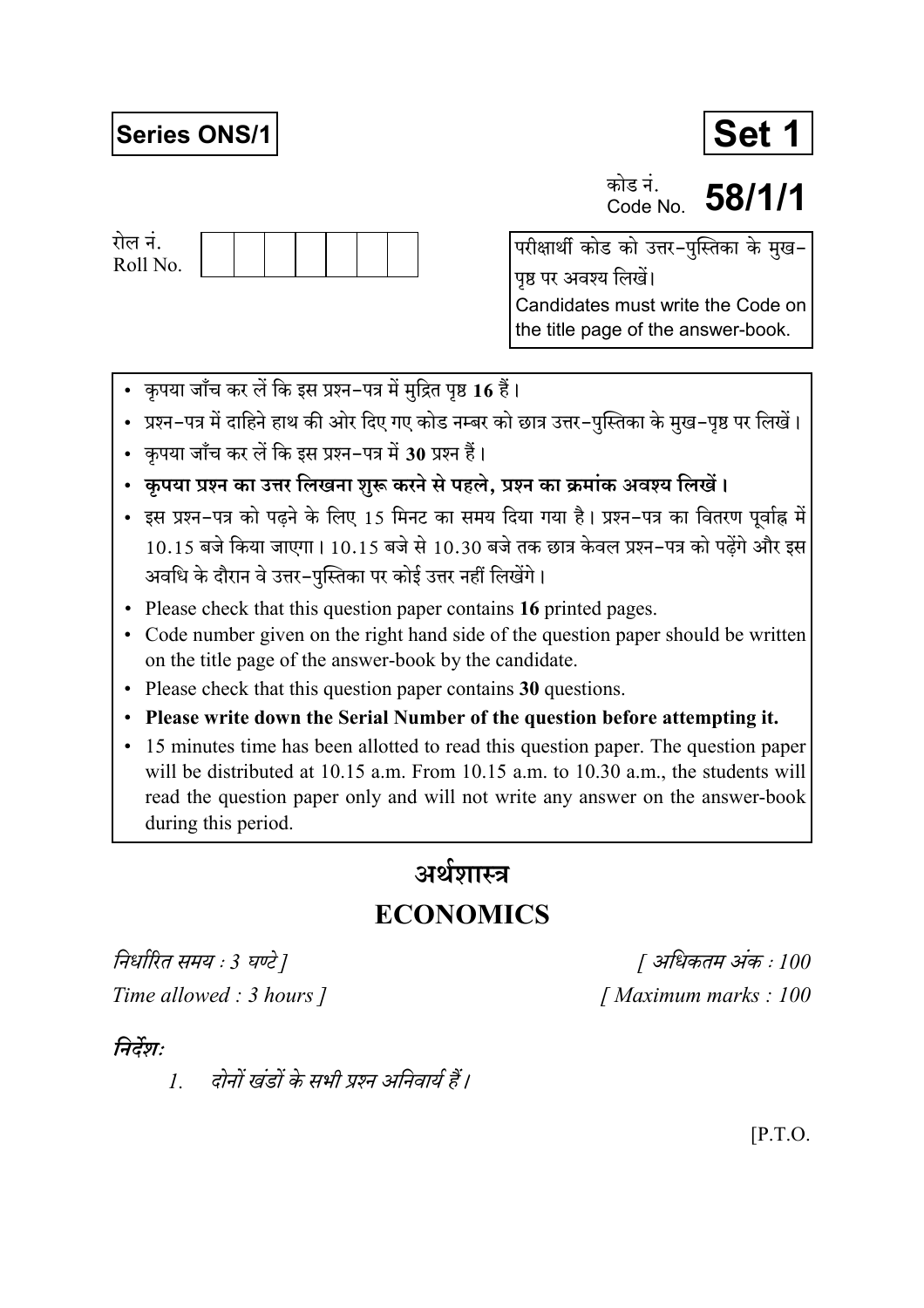- प्रश्नों के अंक प्रत्येक प्रश्न के सामने दिए गए हैं।  $\overline{2}$
- प्रश्न सं. 1-5 और 16-20 अतिलघूत्तर प्रश्न हैं। प्रत्येक के लिए 1 अंक  $\overline{3}$ निर्धारित है। प्रत्येक का उत्तर एक वाक्य में हो ।
- प्रश्न सं. 6-8 और 21-23 लघूत्तर प्रश्न हैं जिनमें प्रत्येक के लिए 3 अंक  $\overline{4}$ . निर्धारित हैं। सामान्यतया प्रत्येक का उत्तर 60 शब्दों से अधिक न हो।
- प्रश्न सं. 9-11 और 24-26 भी लघूत्तर प्रश्न हैं जिनमें प्रत्येक के लिए  $5<sub>1</sub>$ 4 अंक निर्धारित हैं। प्रत्येक का उत्तर सामान्यतया 70 शब्दों से अधिक न हो।
- प्रश्न सं. 12-15 और 27-30 दीर्घउत्तर प्रश्न हैं और उनमें प्रत्येक के लिए  $\overline{6}$ 6 अंक निर्धारित हैं। उनमें प्रत्येक का उत्तर सामान्यतया 100 शब्दों से अधिक न हो ।
- उत्तर संक्षिप्त और विषयानुरूप हो तथा यथासंभव उत्तरों के लिए निर्धारित  $\overline{7}$ शब्द–सीमा का आवश्यक रूप से पालन किया जाये ।

#### **Instructions:**

- $\mathcal{I}$ . All questions in both the sections are compulsory.
- $2.$ Marks for questions are indicated against each question.
- $\mathcal{E}$ Question No. 1-5 and 16-20 are very short answer questions carrying 1 mark each. They are required to be answered in one sentence.
- $\overline{4}$ . Question No.  $6-8$  and  $21-23$  are short answer questions carrying 3 marks each. Answers to them should not normally exceed 60 words each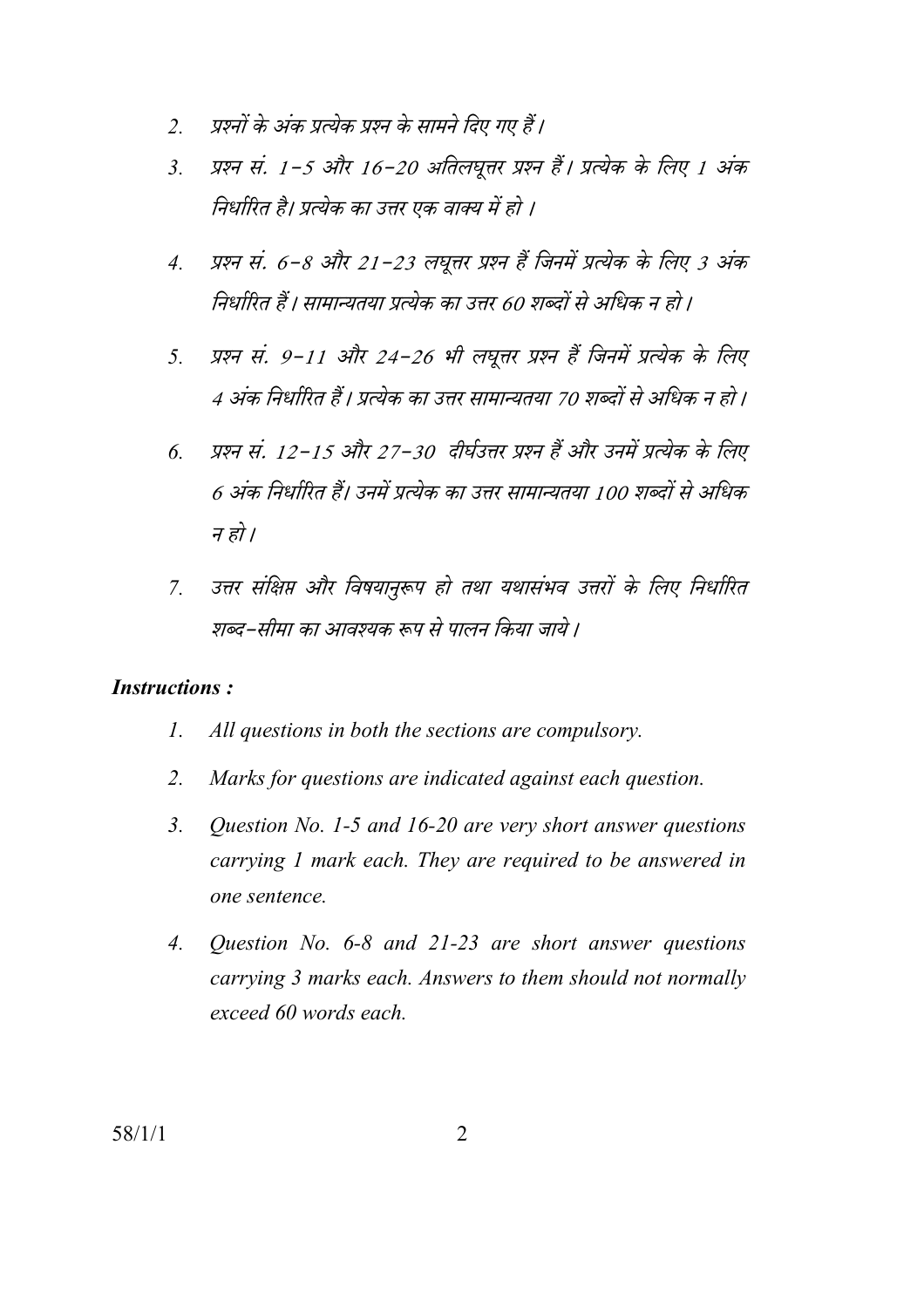- *5. Question No. 9-11 and 24-26 are also short answer questions carrying 4 marks each. Answers to them should not normally exceed 70 words each.*
- *6. Question No. 12-15 and 27-30 are long answer questions carrying 6 marks each. Answers to them should not normally exceed 100 words each.*
- *7. Answer should be brief and to the point and the above word limit be adhered to as far as possible.*

# खंड अ **SECTION A**

1. जब सीमाँत लागत बढ रही हो और औसत परिवर्ती लागत घट रही हो तो सीमाँत bmJV Am¡a Am¡gV n[adVu bmJV \_| Š`m g§~§Y hmoVm h¡? 1

 What is the relation between marginal cost and average variable cost when marginal cost is rising and average variable cost is falling ?

- 2. मान लीजिए कि एक वस्तु की अधिकाधिक इकाइयाँ बेचने पर <u>कु</u>ल सम्प्राप्ति (आगम) स्थिर दर से बढती रहती है। ऐसी स्थिति में सीमाँत सम्प्राप्ति : (सही विकल्प चुनिए) उत्तर समाप्त करने के साथ प्रकाश करने के साथ प्रकाश करने के प्रकाश करने के साथ प्रकाश करने के साथ प्रकाश
	- $(a)$  औसत सम्प्राप्ति से अधिक होगी
	- (b) औसत सम्प्राप्ति के समान होगी
	- $(c)$  औसत सम्प्राप्ति से कम होगी
	- $(d)$  बढ़ रही होगी।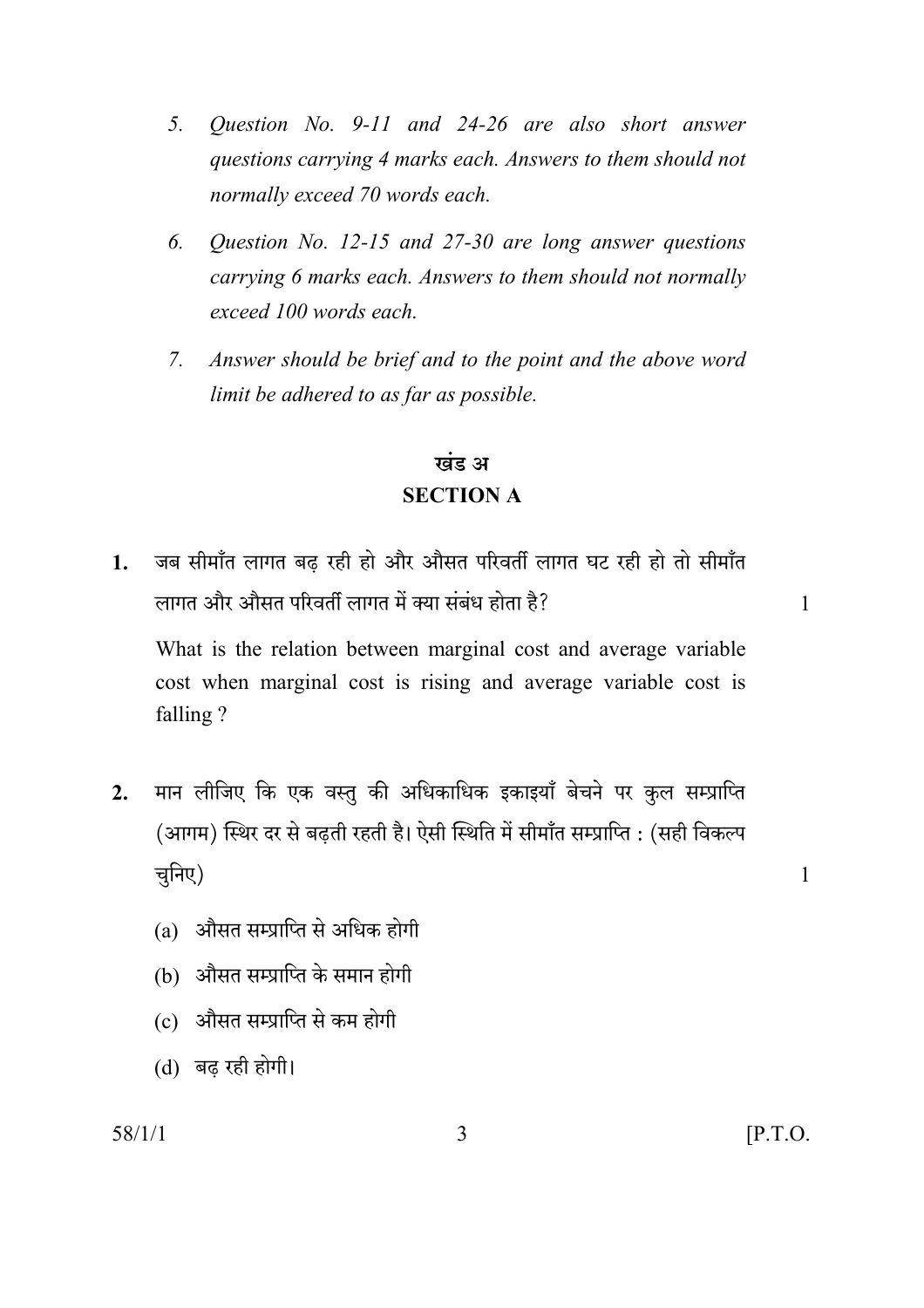Suppose total revenue is rising at a constant rate as more and more units of a commodity are sold, marginal revenue would be : (choose the correct alternative)

- (a) Greater than average revenue
- (b) Equal to average revenue
- (c) Less than average revenue
- (d) Rising
- **3.** माँग में 'वृद्धि' कब होती है? या सामान के साथ में साथ में साथ में साथ में साथ में साथ में साथ म

When does 'increase' in demand take place ?

- **4.** "g\_mZwËnmX' BgH\$s {deofVm h¡ : (ghr {dH\$ën Mw{ZE) 1
	- $(a)$  केवल पूर्ण प्रतियोगिता
	- $(b)$  केवल पूर्ण अल्पाधिकार
	- $(c)$   $(a)$  और  $(b)$  दोनों
	- (d) उपरोक्त में कोई नहीं

 'Homogenous products' is a characteristic of : (choose the correct alternative)

- (a) Perfect competition only
- (b) Perfect oligopoly only
- (c) Both (a) and (b)
- (d) None of the above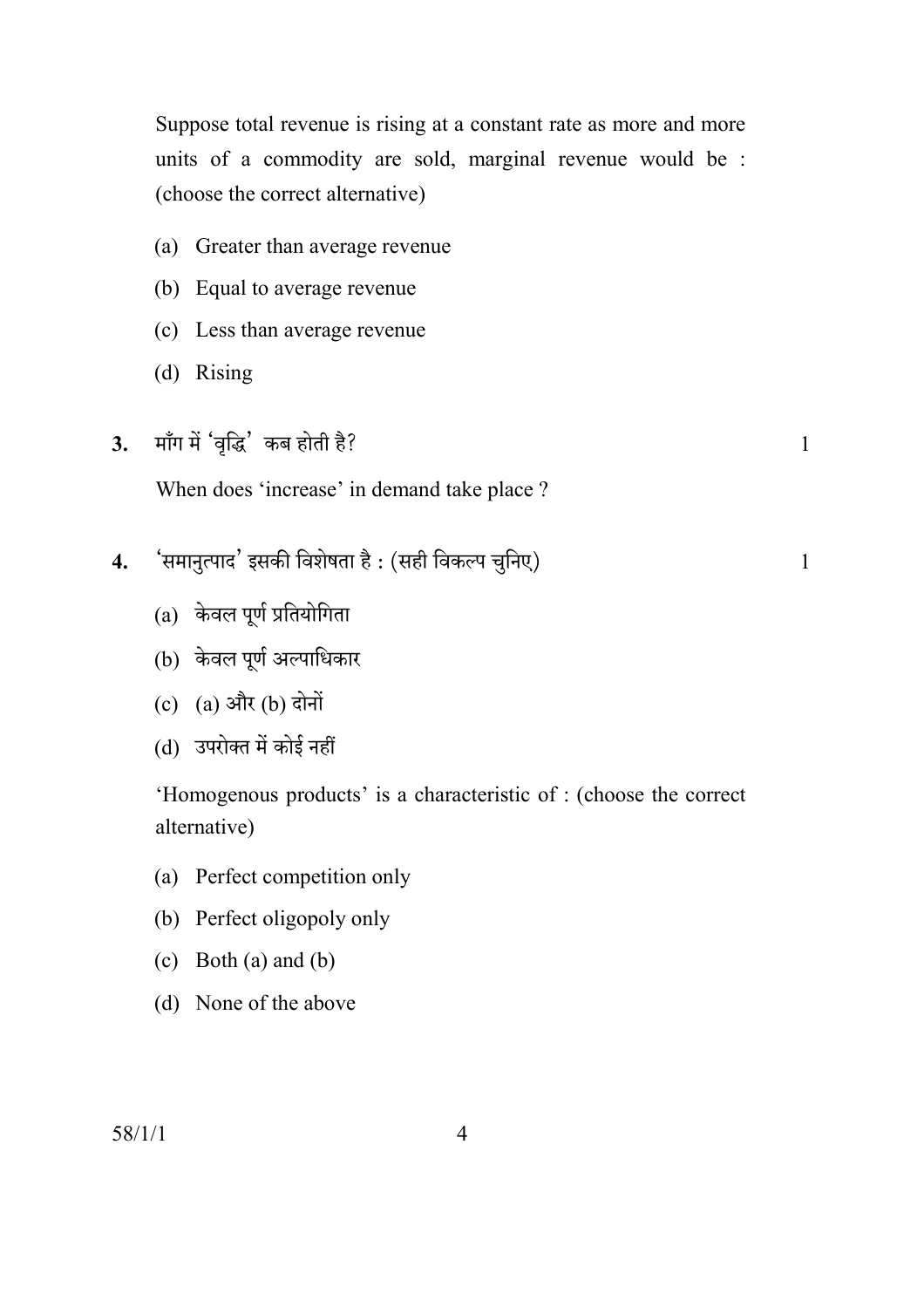- एक फर्म के उत्पाद की कीमत और माँग के बीच विपरीत संबंध होता है: (सही  $\overline{5}$ . विकल्प चुनिए)
	- $(a)$  केवल एकाधिकार में
	- (b) केवल एकाधिकारिक प्रतियोगिता में
	- (c) एकाधिकार और एकाधिकारिक प्रतियोगिता दोनों में
	- (d) केवल पूर्ण प्रतियोगिता में

There is inverse relation between price and demand for the product of a firm under: (choose the correct alternative)

- (a) Monopoly only
- (b) Monopolistic competition only
- (c) Both under monopoly and monopolistic competition
- (d) Perfect competition only
- एक उपभोक्ता केवल दो वस्तुओं X और Y का उपभोग करता है। X और Y की 6. सीमाँत उपयोगिता क्रमश: 5 और 4 है। X और Y की कीमत क्रमश: 4 रु. प्रति इकाई और 5 रु. प्रति इकाई है। क्या उपभोक्ता संतुलन में है? उपभोक्ता की आगे प्रतिक्रिया क्या होगी? समझाइए।

A consumer consumes only two goods X and Y. Marginal utilities of X and Y are 5 and 4 respectively. The prices of X and Y are Rs. 4 per unit and Rs. 5 per unit respectively. Is the consumer in equilibrium? What will be the further reaction of the consumer? Explain.

3

 $\mathbf{1}$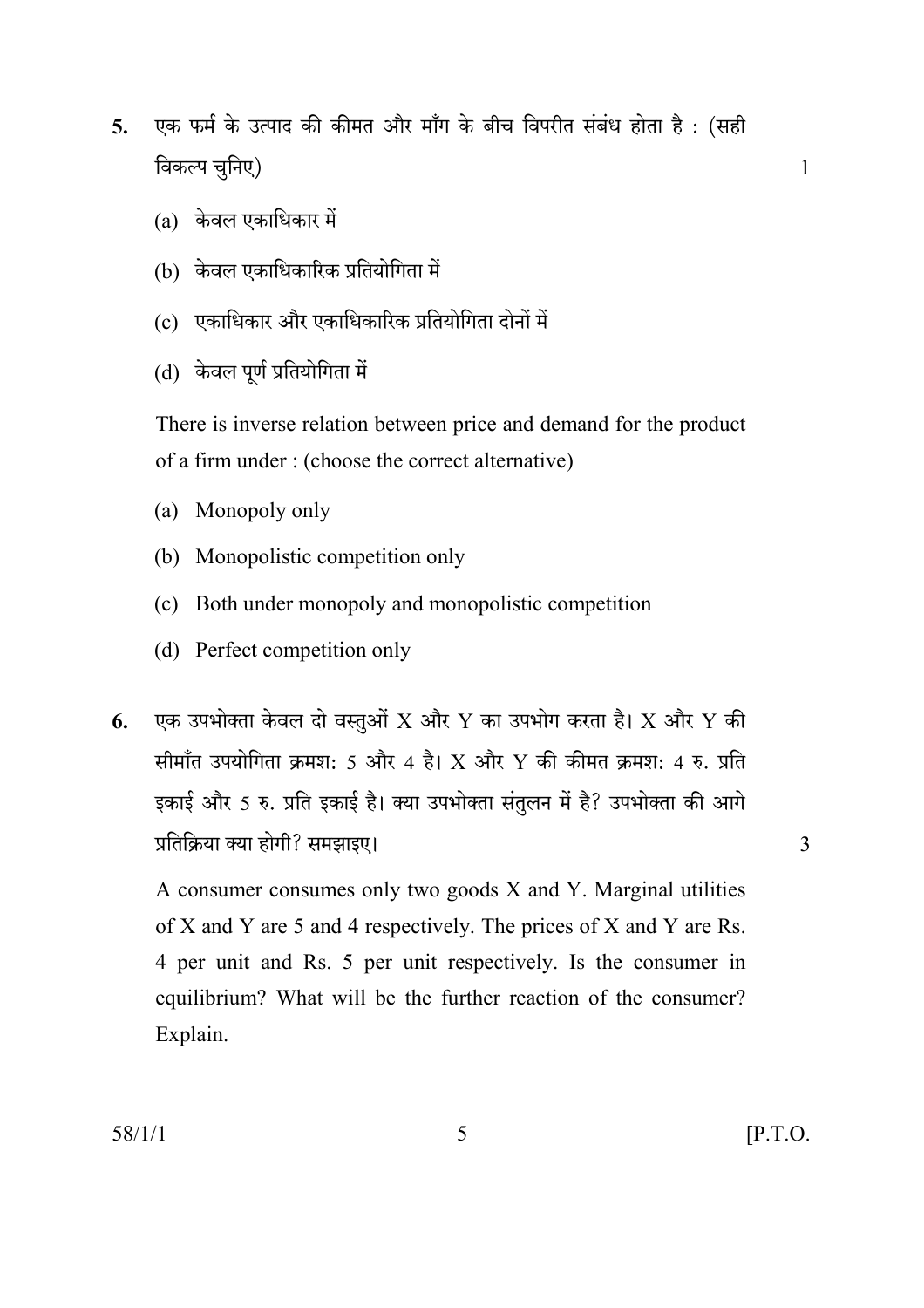दो वस्तुओं X और Y की कीमत-माँग लोच क्रमश:  $-2$  और  $-3$  है। इनमें से 7. किसकी कीमत-माँग लोच अधिक है और क्यों? Price elasticity of demand of good X is  $-2$  and of good Y is  $-3$ . Which of the two goods is more price elastic and why?

 $\overline{3}$ 

 $\overline{3}$ 

 $\overline{4}$ 

अधिकतम कीमत सीमा निर्धारण क्या है? इसके परिणाम समझाइए? 8.

#### अथवा

यदि बाजार कीमत संतुलन कीमत से कम हो तो इसके कारण होने वाले प्रभावों की शृंखला समझाइए।

What is maximum price ceiling? Explain its implications.

### $Or$

Explain the chain effects, if the prevailing market price is below the equilibrium price.

संबंधित वस्तुओं की कीमतों में परिवर्तन के दी गयी वस्तु की माँग पर प्रभाव 9. समझाइए।

Explain the effect of change in prices of the related goods on demand for the given good.

10. उत्पादन फलन की परिभाषा दीजिए। अल्पकालीन और दीर्घकालीन उत्पादन फलनों के बीच भेद कीजिए।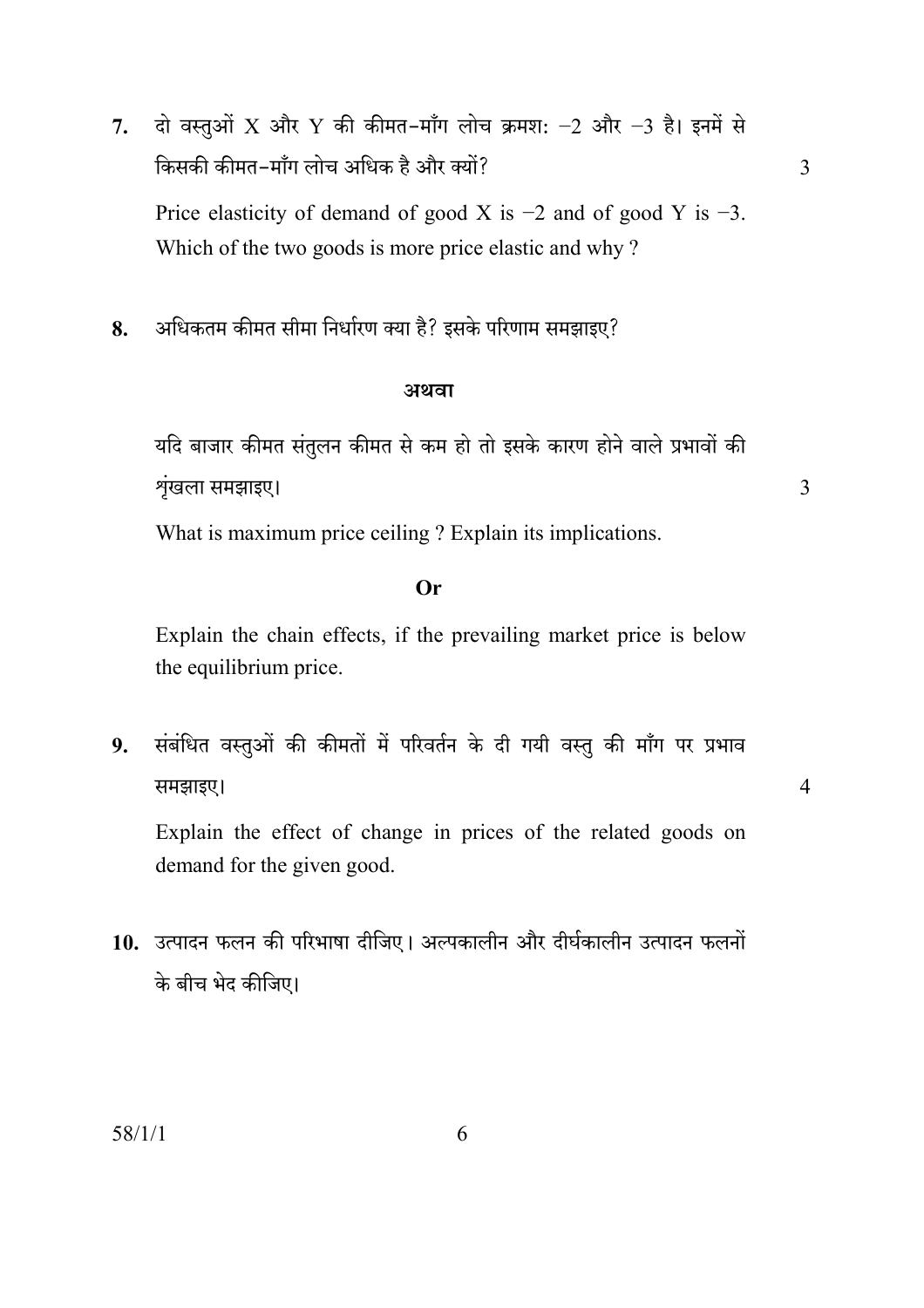#### अथवा

लागत की परिभाषा दीजिए। अचल और परिवर्ती लागतों के बीच भेद कीजिए। प्रत्येक का एक-एक उदाहरण दीजिए।

Define production function. Distinguish between short run and long run production functions.

### $Or$

Define cost. Distinguish between fixed and variable costs. Give one example of each.

11. एक उत्पादक 10 रु. प्रति इकाई पर एक वस्तु की 80 इकाई की पूर्ति करता है। पूर्ति की कीमत लोच 4 है। 9 रु. प्रति इकाई पर वह कितनी पूर्ति करेगा ?

 $\overline{4}$ 

6

A producer supplies 80 units of a good at a price of Rs. 10 per unit. Price elasticity of supply is 4. How much will he supply at Rs. 9 per unit?

12. यह मान कर कि कोई भी संसाधन सभी वस्तुओं के उत्पादन में एक समान दक्ष नहीं होता, उस वक्र का नाम बताइए जो अर्थव्यवस्था की उत्पादन क्षमता को दिखाता है। कारण बताते हुए इसकी विशेषताएँ बताइए।

Assuming that no resource is equally efficient in production of all goods, name the curve which shows production potential of the economy. Explain, giving reasons, its properties.

 $\overline{4}$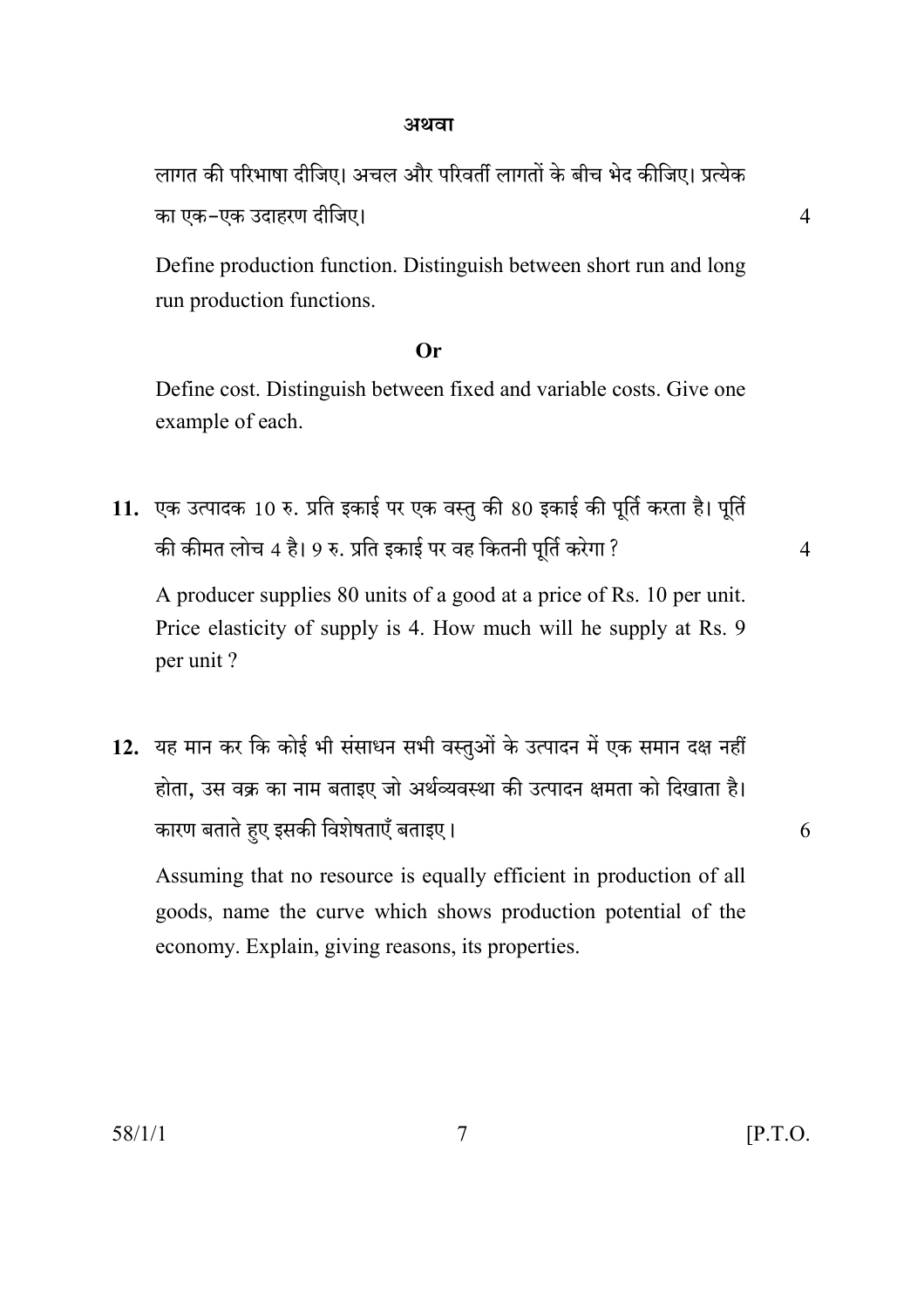# 13. अनधिमान वक्र विश्लेषण में उपभोक्ता संतुलन की शर्तें समझाइए।

6

Explain the conditions of consumer's equilibrium using indifference curve analysis.

# 14. "आपूर्ति मात्रा में परिवर्तन" और "आपूर्ति में परिवर्तन" के बीच अंतर समझाइए। रेखाचित्र का प्रयोग कीजिए।

6

Explain the distinction betwen "change in quantity supplied" and "change in supply". Use diagram.

# नोट: केवल दृष्टि बाधित परीक्षार्थियों के लिए प्रश्न संख्या 14 के स्थान पर।

''आपूर्ति मात्रा में परिवर्तन'' और ''आपूर्ति में परिवर्तन'' के बीच अंतर समझाइए। तालिका का प्रयोग कीजिए।

### Note: For blind candidates in lieu of Q. No. 14.

Explain the distinction between "change in quantity supplied" and "change in supply". Use schedule.

### 15. एक पूर्ण प्रतियोगी बाजार में निम्नलिखित के परिणाम समझाइए:

6

- (a) क्रेताओं की बडी संख्या
- (b) फर्मों को प्रवेश और निकासी की स्वतंत्रता

#### अथवा

एक अल्पाधिकार बाजार में निम्नलिखित के परिणाम समझाइए:

- (a) फर्मों की परस्पर निर्भरता
- (b) गैर-कीमत प्रतियोगिता

 $58/1/1$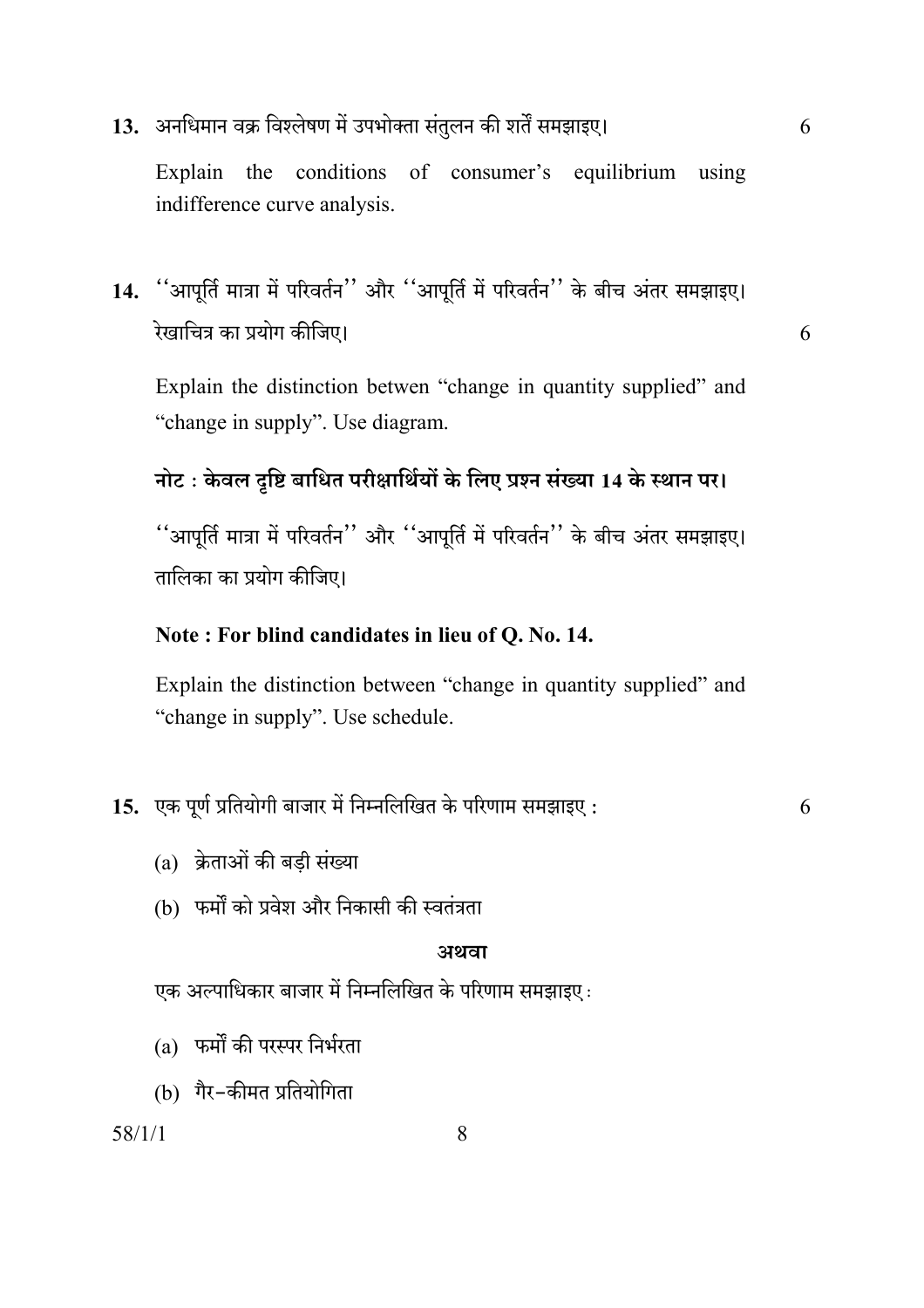Explain the implications of the following in a perfectly competitive market :

- (a) Large number of buyers
- (b) Freedom of entry and exit to firms

### **OR**

Explain the implications of the following in an oligopoly market ·

- (a) Inter-dependence between firms
- (b) Non-price competition

#### खंड ब

### **SECTION B**

16. स्टॉक की परिभाषा दीजिए।

## Define stocks.

- 17. अचल पूँजीगत परिसम्पत्तियों के मूल्यहास से अभिप्राय यह है: (सही विकल्प चुनिए)  $\mathbf{1}$ 
	- $(a)$  केवल सामान्य घिसाई
	- (b) केवल प्रत्याशित अप्रचलन
	- (c) सामान्य घिसाई और प्रत्याशित अप्रचलन
	- (d) केवल अप्रत्याशित अप्रचलन

 $58/1/1$ 

 $\mathbf{1}$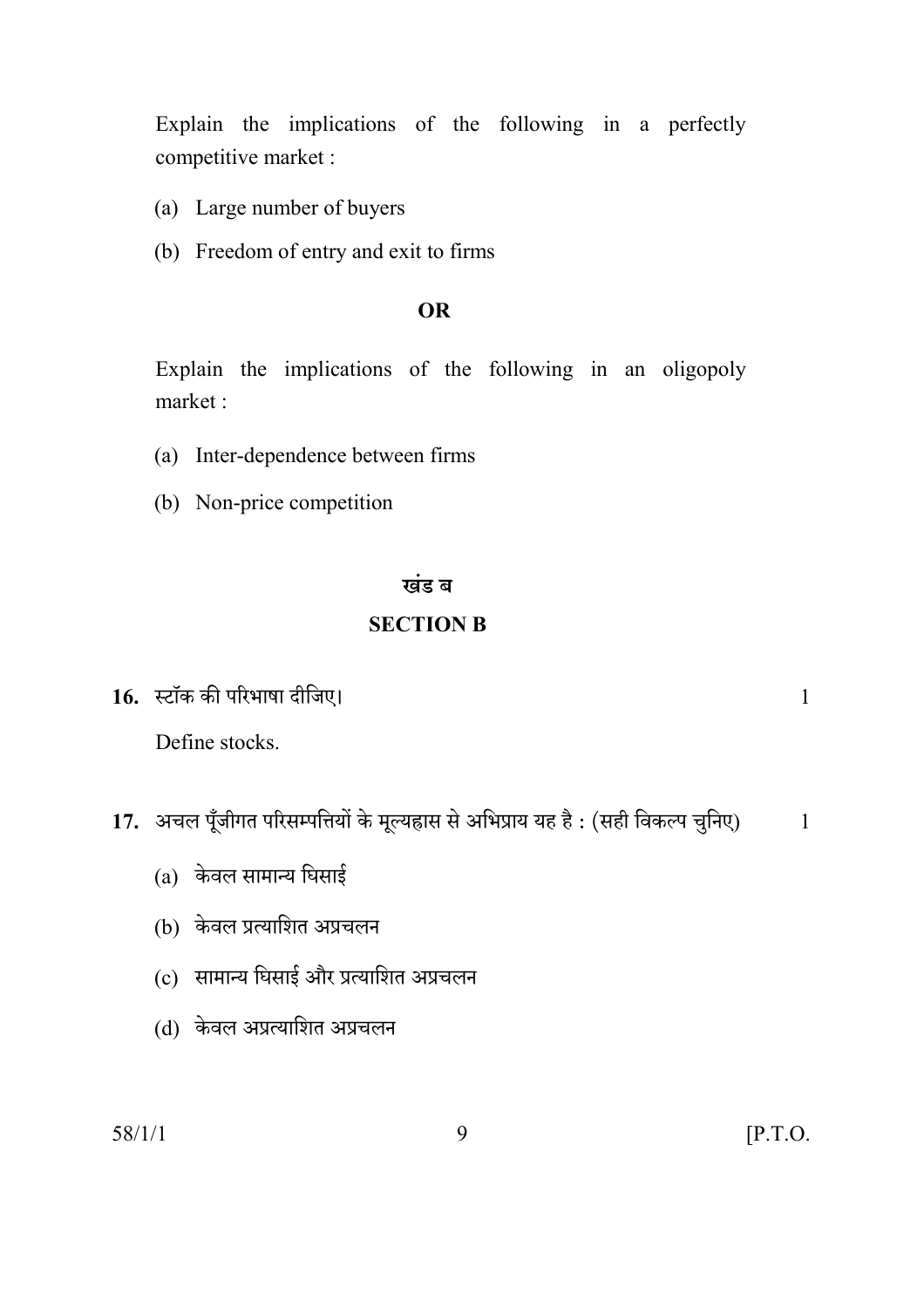Depreciation of fixed capital assets refers to : (choose the correct alternative)

- (a) Normal wear and tear
- (b) Foreseen obsolescence
- (c) Normal wear and tear and foreseen obsolescence
- (d) Unforeseen obsolescence
- **18.** amOñd ì`` go Š`m A{^àm` h¡? 1

What is revenue expenditure ?

- **19.** amOH\$mofr` KmQ>m BgHo\$ g\_mZ hmoVm h¡ … (ghr {dH\$ën Mw{ZE) 1
	- $(a)$  ब्याज भुगतान
	- $(b)$  ऋण
	- (c) ब्याज भुगतान घटा ऋण
	- (d) ऋण घटा ब्याज भुगतान

Fiscal deficit equals : (choose the correct alternative)

- (a) Interest payments
- (b) Borrowings
- (c) Interest payments less borrowing
- (d) Borrowings less interest payments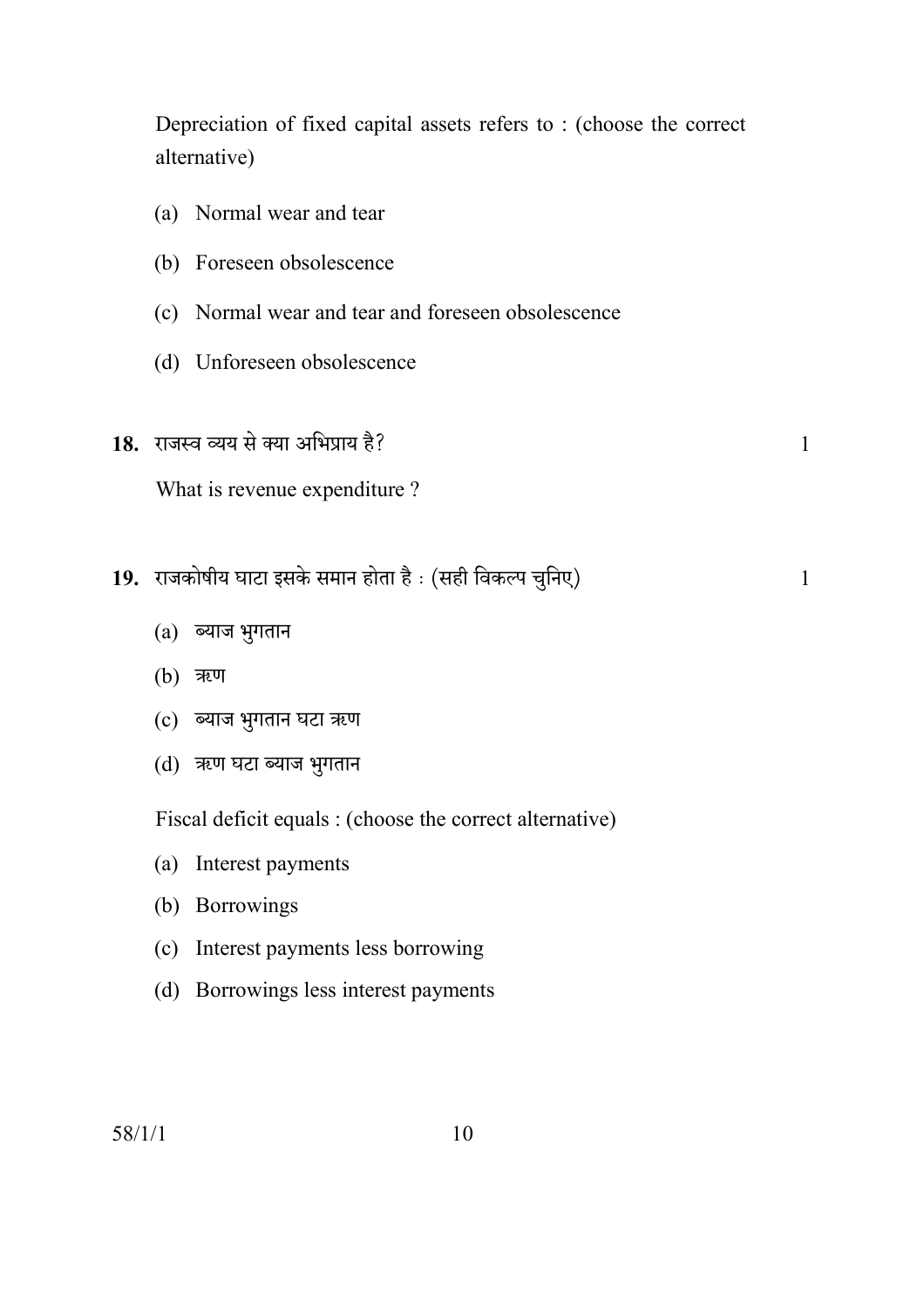- 20. अन्य विदेशी विनिमय लेनदेनों पर निर्भर विदेशी विनिमय लेनदेन यह कहलाते हैं : (सही विकल्प चुनिए)
	- (a) चालू लेन-देन
	- (b) पूँजीगत लेन-देन
	- (c) स्वतंत्र लेन-देन
	- (d) समायोजन हेतु लेन-देन

Foreign exchange transactions dependent on other foreign exchange transactions are called : (choose the correct alternative)

- (a) Current account transactions
- (b) Capital account transactions
- (c) Autonomous transactions
- (d) Accommodating transaction
- 21. कारक लागत पर निवल मूल्य वृद्धि ज्ञात कीजिए :

|                                                           | (रु. लाखों में) |   |
|-----------------------------------------------------------|-----------------|---|
| 10 वर्ष के जीवनकाल की स्थायी उपयोग उत्पादक वस्तुएँ<br>(i) | 10              |   |
| (ii) एक उपयोग उत्पादक वस्तुएँ                             | 5               |   |
| बिक्री<br>(iii)                                           | 20              |   |
| $(iv)$ वर्ष के दौरान उत्पादित अनबिका माल                  | $\overline{2}$  |   |
| उत्पादन पर कर<br>(v)                                      | 1               | 3 |
|                                                           |                 |   |

 $58/1/1$ 

 $\mathbf{1}$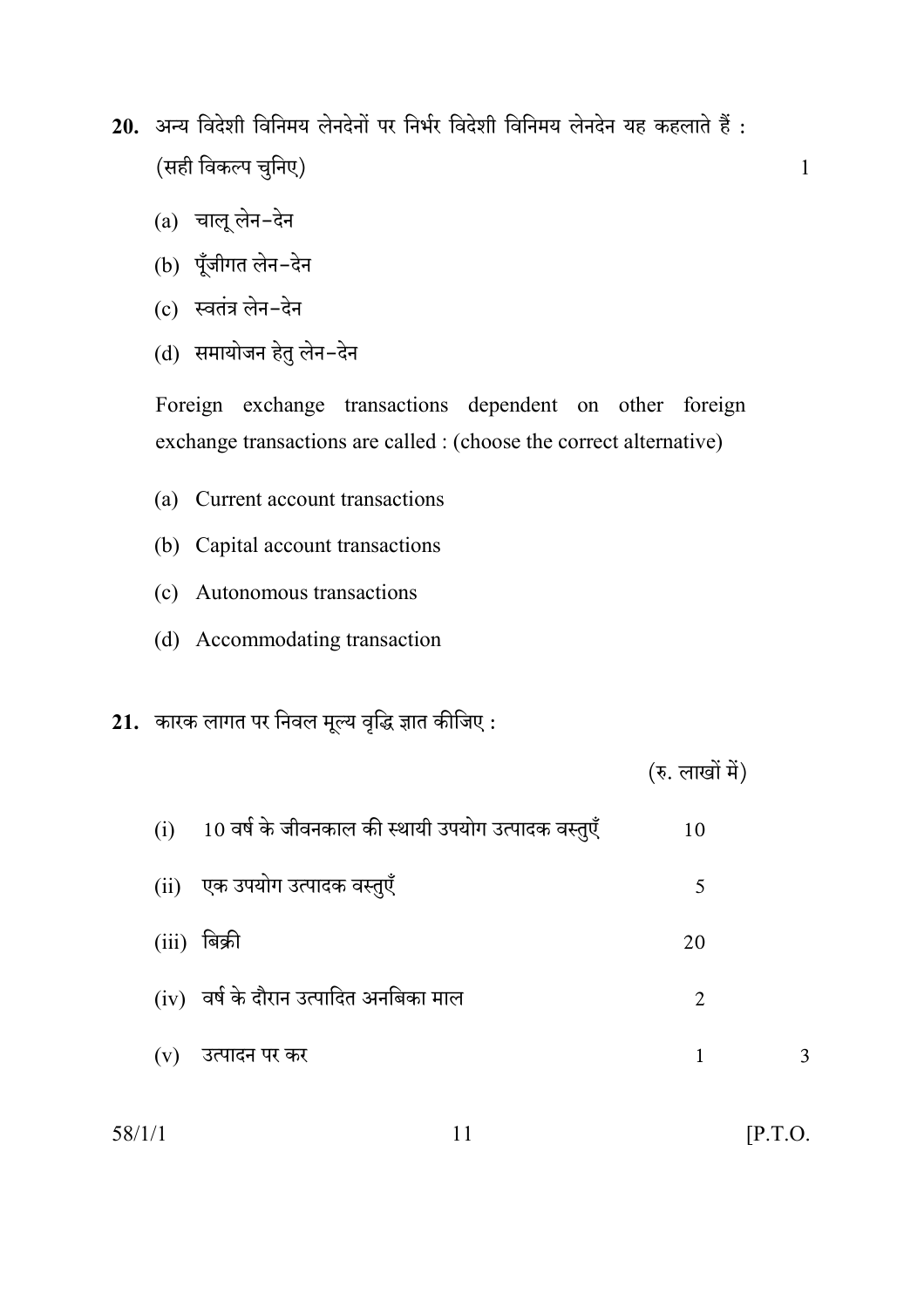Find net value added at factor cost:

|     |                                                            | (Rs. Lakh)     |
|-----|------------------------------------------------------------|----------------|
| (i) | Durable use producer goods with a life span<br>of 10 years | 10             |
|     | (ii) Single use producer goods                             | 5              |
|     | (iii) Sales                                                | 20             |
|     | (iv) Unsold output produced during the year                | $\overline{2}$ |
| (v) | Taxes on production                                        |                |

22. सीमाँत उपभोग प्रवृत्ति और औसत उपभोग प्रवृत्ति में भेद कीजिए। एक सांख्यिकीय उदाहरण दीजिए।

#### अथवा

अधिमाँग को कम करने में कराधान की भूमिका समझाइए।

Distinguish between marginal propensity to consume and average propensity to consume. Give a numerical example.

 $\overline{3}$ 

3

#### $\Omega$ r

Explain the role of taxation in reducing excess demand.

23. एक अर्थव्यवस्था में निवेश में 300 करोड़ रु. की वृद्धि की जाती है। यदि सीमाँत उपभोग प्रवृत्ति 2/3 हो तो राष्ट्रीय आय में वृद्धि ज्ञात कीजिए। In an economy investment is increased by Rs. 300 crore. If marginal propensity to consume is  $2/3$ , calculate increase in national income.

| г. |  |
|----|--|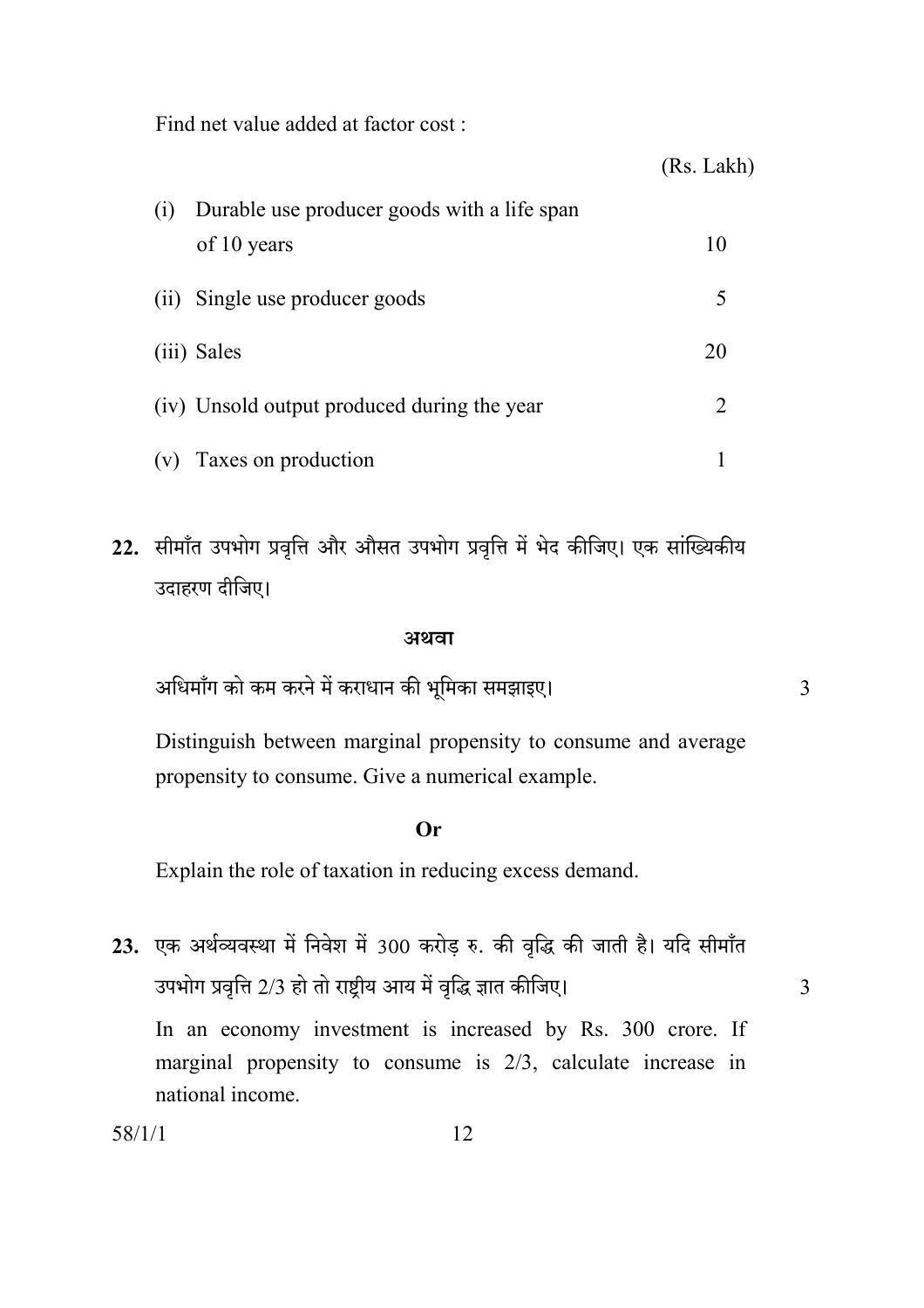24. आम जनता के बीच योगाभ्यास लोकप्रिय करने के लिए सरकार खर्चा करती है। इसके सकल घरेलू उत्पाद और कल्याण पर होने वाले प्रभावों का विश्लेषण कीजिए।

Government incurs expenditure to popularize yoga among the masses. Analyse its impact on gross domestic product and welfare of the people.

25. मुद्रा का 'मुल्य संचय' कार्य समझाइए। वस्तु विनिमय के कारण उत्पन्न संबंधित समस्या इससे कैसे दूर हुई ?

#### अथवा

मुद्रा का 'लेखा की इकाई' कार्य समझाइए। वस्तु विनिमय के कारण उत्पन्न संबंधित समस्या इससे कैसे दूर हुई ?

Explain the 'store of value' function of money. How has it solved the related problem created by barter?

#### $Or$

Explain the 'unit of account' function of money. How has it solved the related problem created by barter?

26. खुले बाजार की प्रक्रियाएँ ऋण सृजन पर नियंत्रण करने में किस प्रकार सहायक हैं ? समझाइए।

Explain how open market operations are helpful in controlling credit creation.

13

 $\overline{4}$ 

 $\overline{4}$ 

 $\overline{4}$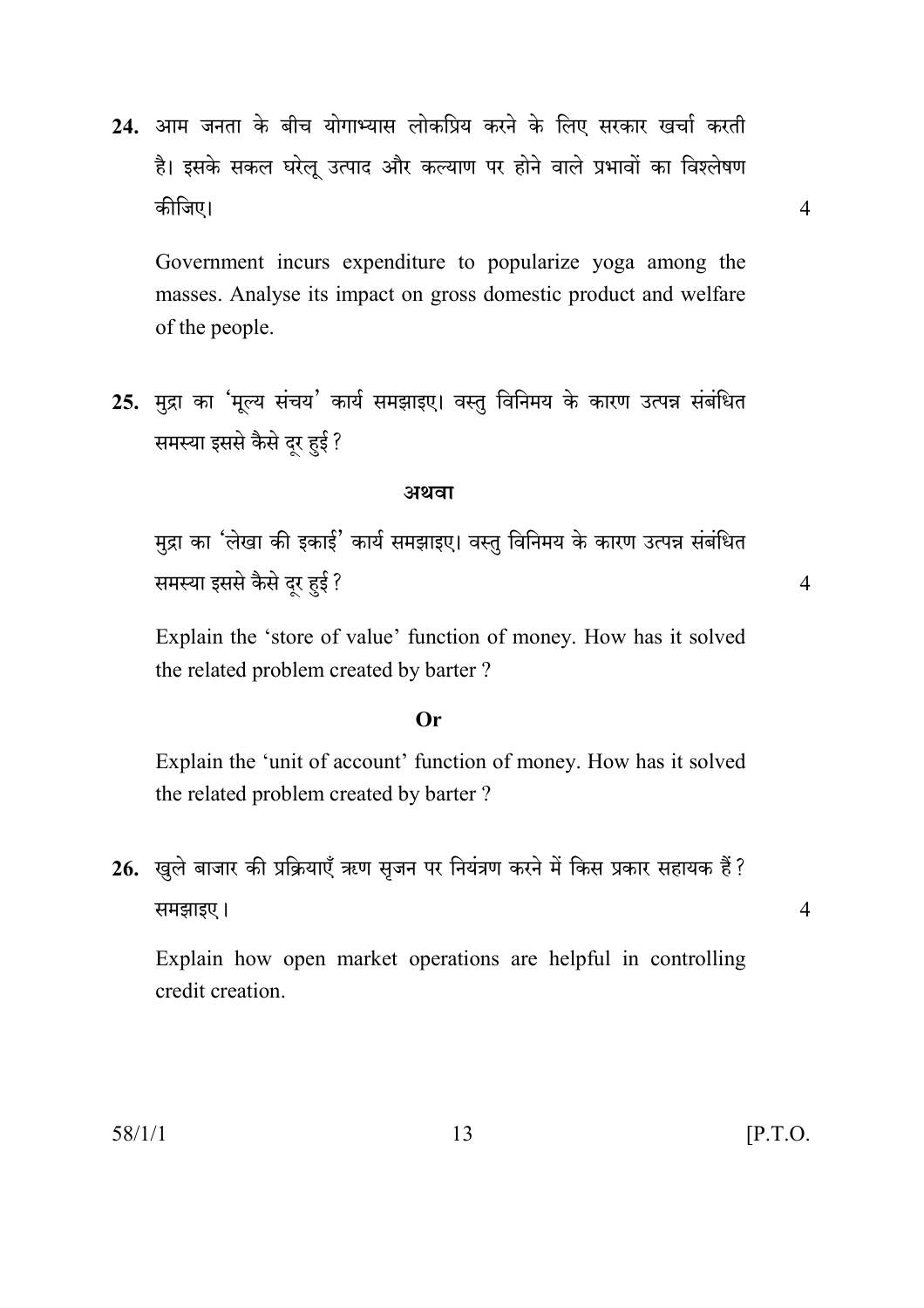27. सरकारी बजट क्या है? समझाइए कर और आर्थिक सहायता का संसाधनों के वितरण पर प्रभाव डालने के लिए कैसे प्रयोग किया जा सकता है।

#### अथवा

सरकारी बजट में राजस्व प्राप्ति से क्या अभिप्राय है। समझाइए कि सरकारी बजट का अर्थव्यवस्था में कीमत स्थिरता लाने में किस प्रकार प्रयोग किया जा सकता है।

6

6

What is government budget? Explain how taxes and subsidies can be used to influence allocation of resources

#### $Or$

Define revenue receipts in a government budget. Explain how government budget can be used to bring in price stability in the economy.

28. उपभोग वक्र से बचत वक्र प्राप्त कीजिए और इस प्रक्रिया में लिए जाने वाले चरण बताइए। रेखाचित्र का प्रयोग कीजिए।

Given consumption curve, derive saving curve and state the steps taken in the process of derivation. Use diagram.

## नोट: केवल दृष्टिहीन विद्यार्थियों के लिए प्रश्न संख्या 28 के स्थान पर।

उपभोग फलन के घटक समझाइए। उपभोग फलन से बचत फलन प्राप्त कीजिए।

# Note: For Blind Candidates in lieu of Q. No. 28.

Explain the components of consumption function. Derive saving function from consumption function.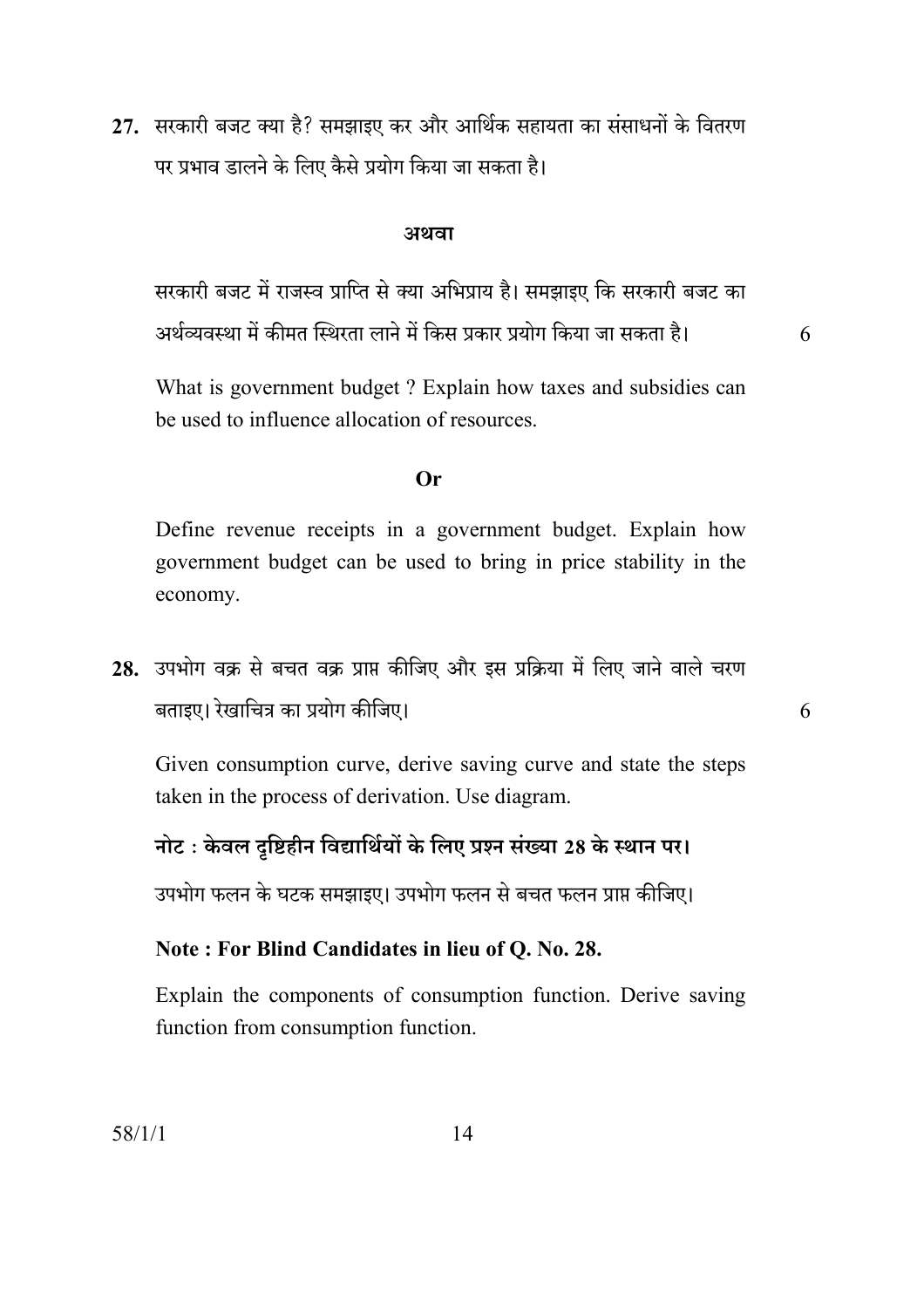- 29. (a) भुगतान संतुलन लेखा के किस उपलेखा में और किस पक्ष पर भारत में किया गया विदेशी निवेश दर्ज किया जाएगा ? कारण दीजिए।
	- (b) भारत में विदेशी निवेश का विनिमय दर पर क्या प्रभाव पड़ेगा ? समझाइए।  $3, 3$
	- (a) In which sub-account and on which side of balance of payments account will foreign investments in India be recorded? Give reasons.
	- (b) What will be the effect of foreign investments in India on exchange rate ? Explain.
- 30. राष्ट्रीय आय और निजी आय ज्ञात कीजिए:

|       |                                             | $\cdots$ $\cdots$ |    |
|-------|---------------------------------------------|-------------------|----|
| (i)   | मजद्री तथा वेतन                             | 1000              |    |
|       | (ii) विदेशों को निवल चालू हस्तांतरण         | 20                |    |
| (iii) | विदेशों को निवल कारक आय का भुगतान           | 10                |    |
| (iv)  | लाभ                                         | 400               |    |
|       | $(v)$ राष्ट्रीय ऋण पर ब्याज                 | 120               |    |
|       | (vi) नियोजकों द्वारा सामाजिक सुरक्षा अंशदान | 100               |    |
|       | (vii) सरकार द्वारा चालू हस्तांतरण           | 60                |    |
|       | (viii) सरकार को प्राप्त राष्ट्रीय आय        | 150               |    |
| (ix)  | किराया                                      | 200               |    |
| (x)   | ब्याज                                       | 300               |    |
| (xi)  | रायल्टी                                     | 50                | 4, |

 $58/1/1$ 

 $\overline{2}$ 

 $(\overline{ab} \overline{c}, \overline{b})$ 

15